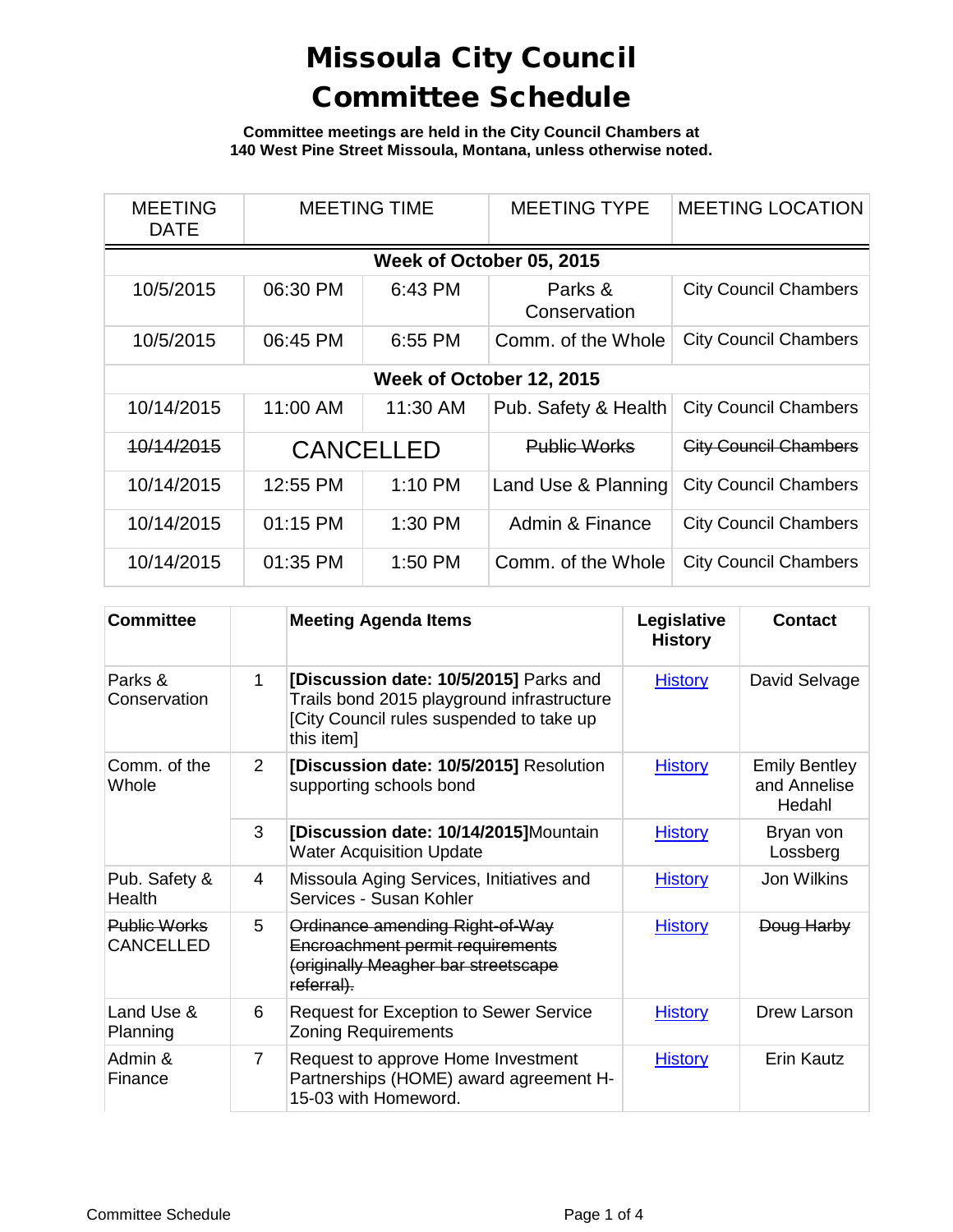**Committee meetings are held in the City Council Chambers at 140 West Pine Street Missoula, Montana, unless otherwise noted.**

|  |  | Request to approve the Community<br>Development Block Grant (CDBG) award<br> agreements: | <b>History</b> | Sindie Kennedy |
|--|--|------------------------------------------------------------------------------------------|----------------|----------------|
|--|--|------------------------------------------------------------------------------------------|----------------|----------------|

*The following items have been referred to City Council committees, but the committees will not discuss them in the coming week:*

| <b>Committee</b>        |                | <b>Held Meeting Agenda Items</b>                                                                                                                                                                 | Legislative<br><b>History</b> | <b>Contact</b>        |
|-------------------------|----------------|--------------------------------------------------------------------------------------------------------------------------------------------------------------------------------------------------|-------------------------------|-----------------------|
| Admin &<br>Finance      | $\mathbf{1}$   | Journal vouchers                                                                                                                                                                                 | <b>History</b>                | Leigh Griffing        |
|                         | $\overline{2}$ | Budget transfers.                                                                                                                                                                                | <b>History</b>                | Leigh Griffing        |
|                         | 3              | Contract for the HOME Investment<br>Partnership Program                                                                                                                                          | <b>History</b>                | Nancy Harte           |
|                         | $\overline{4}$ | Pooled special sidewalk, curb, gutter and<br>alley approach bonds (approximately<br>\$542,000), Series 2015.                                                                                     | <b>History</b>                | Leigh Griffing        |
|                         | 5              | <b>Reimbursement Resolution</b>                                                                                                                                                                  | <b>History</b>                | Leigh Griffing        |
|                         | 6              | Jail Diversion Master Plan update                                                                                                                                                                | <b>History</b>                | <b>Emily Bentley</b>  |
|                         | $\overline{7}$ | FY2016 Capital Improvement Program<br><b>Budget</b>                                                                                                                                              | <b>History</b>                | Leigh Griffing        |
| Parks &<br>Conservation | 8              | Council appointment to the Energy &<br><b>Climate Team</b>                                                                                                                                       | <b>History</b>                | Kelly Elam            |
|                         | 9              | Urban Forest Management Plan Update                                                                                                                                                              | <b>History</b>                | Chris Boza            |
| Comm. of the<br>Whole   | 10             | <b>Update from Missoula Economic</b><br>Partnership, Jen Ewan                                                                                                                                    | <b>History</b>                | <b>Marilyn Marler</b> |
|                         | 11             | Updates from Council representatives on<br>the Health Board, Community Forum,<br><b>Transportation Policy Coordinating</b><br>Committee, other boards and<br>commissions as necessary. (Ongoing) | <b>History</b>                | <b>Marilyn Marler</b> |
|                         | 12             | <b>Update from Missoula Economic</b><br>Partnership President/CEO James<br>Grunke                                                                                                                | <b>History</b>                | <b>Marilyn Marler</b> |
|                         | 13             | <b>Broadband RFP</b>                                                                                                                                                                             | <b>History</b>                | Bryan von<br>Lossberg |
|                         | 14             | Bi-annual meeting with the Chamber of<br>Commerce                                                                                                                                                | <b>History</b>                | Marilyn Marler        |
|                         | 15             | Community Based Organizations in the<br><b>Budget Process</b>                                                                                                                                    | <b>History</b>                | <b>Marilyn Marler</b> |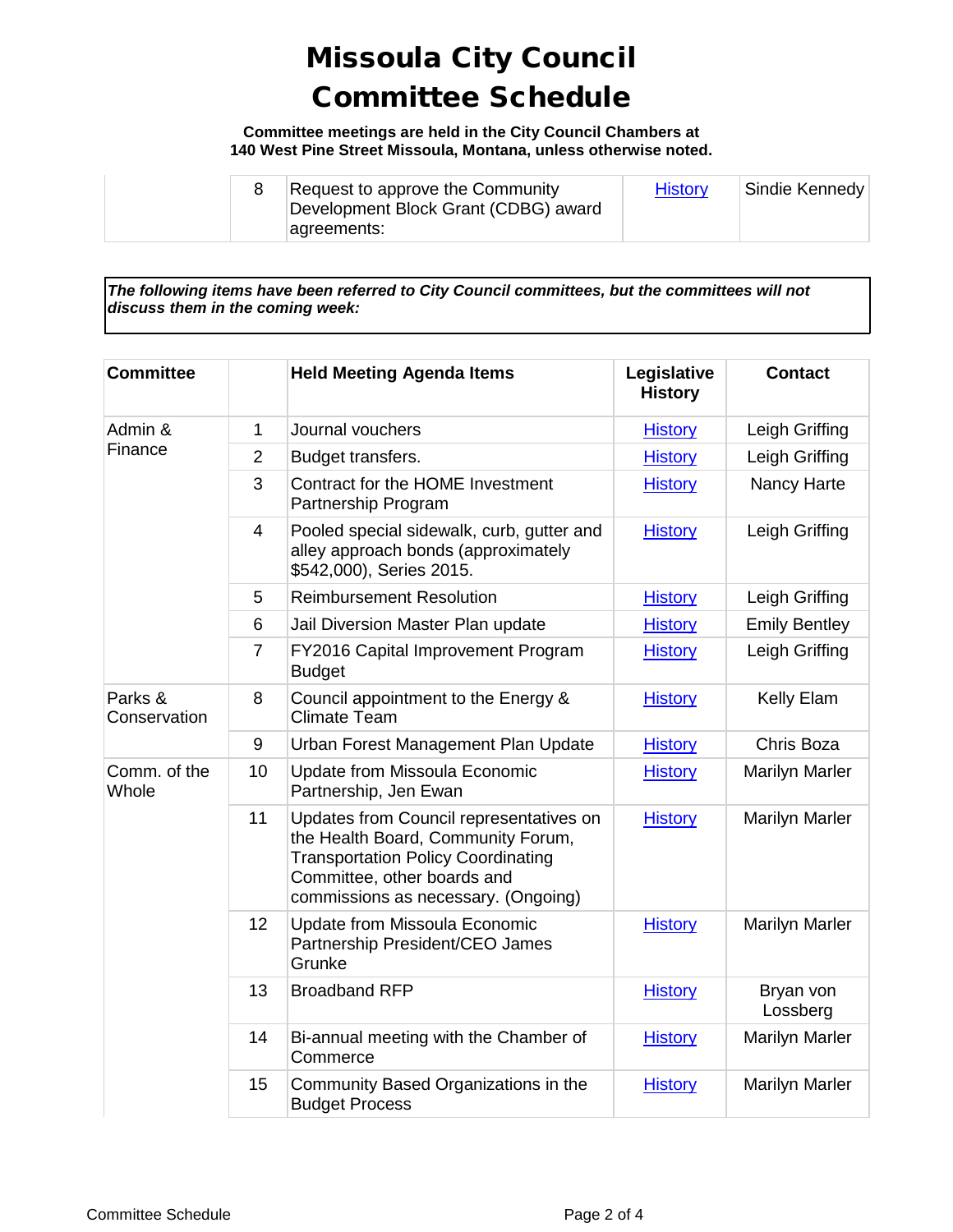**Committee meetings are held in the City Council Chambers at 140 West Pine Street Missoula, Montana, unless otherwise noted.**

|                        | 16 | Review membership in Alliance for<br>Innovation                                                                                         | <b>History</b> | Marty Rehbein,<br><b>City Clerk</b>            |
|------------------------|----|-----------------------------------------------------------------------------------------------------------------------------------------|----------------|------------------------------------------------|
|                        | 17 | Missoula Downtown Master Plan<br><b>Implementation Committee Update</b>                                                                 | <b>History</b> | Bryan von<br>Lossberg                          |
| Land Use &<br>Planning | 18 | Annexation, (see separate list at City<br>Clerk's Office for pending annexations)<br>(Ongoing in committee)                             | <b>History</b> | Marty Rehbein                                  |
|                        | 19 | Discussion of City planning issues with<br>members of the Planning Board.                                                               | <b>History</b> | Jason Wiener                                   |
|                        | 20 | Adopt new floodplain ordinance                                                                                                          | <b>History</b> | Gregg Wood                                     |
|                        | 21 | Adopt broadband standards for the City of<br>Missoula                                                                                   | <b>History</b> | Brian von<br>Lossberg                          |
|                        | 22 | Conditional Use request for 1610 Russell<br>St.                                                                                         | <b>History</b> | <b>Ben Brewer</b>                              |
|                        | 23 | Council appointment to the Planning<br><b>Board</b>                                                                                     | <b>History</b> | Kelly Elam                                     |
|                        | 24 | City of Missoula Growth Policy process--<br>Our Missoula                                                                                | <b>History</b> | Laval Means,<br>Development<br><b>Services</b> |
| Pub. Safety &          | 25 | <b>Review Fireworks Ban Enforcement</b>                                                                                                 | <b>History</b> |                                                |
| Health                 | 26 | Fire Department update.                                                                                                                 | <b>History</b> | Jason Diehl                                    |
|                        | 27 | Safety aspects of management of the<br>urban deer population in the city of<br>Missoula.                                                | <b>History</b> | Dick Haines, Jon<br><b>Wilkins</b>             |
|                        | 28 | Discussion with Crime Victim Advocate<br>Office.                                                                                        | <b>History</b> | Jon Wilkins                                    |
|                        | 29 | Air quality issues related to railroad<br>operations in and through Missoula.                                                           | <b>History</b> | Dave Strohmaier                                |
|                        | 30 | Review referrals held in committee for<br>removal                                                                                       | <b>History</b> | Marty Rehbein                                  |
|                        | 31 | Police Department update.                                                                                                               | <b>History</b> | Mike Brady                                     |
|                        | 32 | Health Department update.                                                                                                               | <b>History</b> | Ellen Leahy                                    |
|                        | 33 | Domestic and sexual violence prevention<br>update                                                                                       | <b>History</b> | <b>Kelly McGuire</b>                           |
|                        | 34 | Update Chapter 10. 20.310 pertaining to<br>electronic device use while operating a<br>vehicle or bicycle (the cell phone<br>ordinance). | <b>History</b> | Jordan Hess                                    |
| <b>Public Works</b>    | 35 | Joint Trenching Agreement between<br>utilities and City of Missoula                                                                     | <b>History</b> | Caitlin Copple &<br>Jason Wiener               |